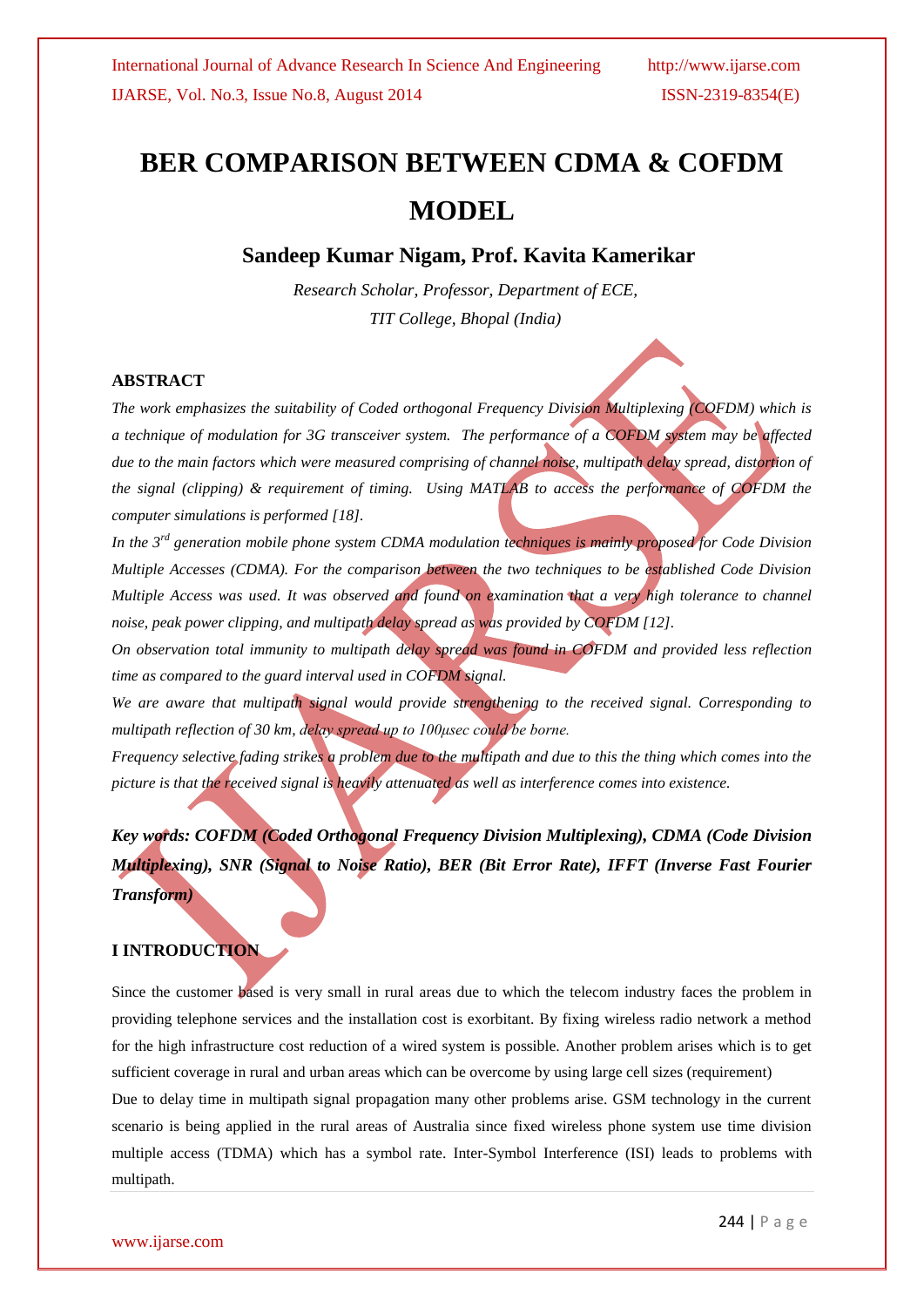# International Journal of Advance Research In Science And Engineering http://www.ijarse.com IJARSE, Vol. No.3, Issue No.8, August 2014 ISSN-2319-8354(E)

For the digital phone systems many next generation techniques is currently under consideration having an aim of improving multipath immunity, cell capacity and flexibility which includes CDMA & COFDM. The application of both these techniques can be applicable for providing a fixed wireless system for rural areas. The accountability for making it more suitable is that each technique has different properties for specific applications.

In several new radio broadcasting system is currently is being used including the proposal for digital audio broadcasting (DAB) & high definition digital television (HDTV). Very few researches have been made for the use COFDM as a transmission method in mobile telecommunications systems.

Using broad band frequency basis for all users of CDMA transmit specialized codes which is known by the mobile station as well as base station demodulating the sent data.

CDMA has a comparison with wireless telecommunications based on COFDM as a modulation technique allowing many users to transmit in an allocated band further sub dividing the available bandwidth to several narrow carriers. Data is transmitted by the allocation of several carriers by each user. Transmission is generated such that the carriers use must be orthogonal to each other allowing carriers too much closer compare to standard frequency division multiplexing (FDM) hence OFDM/COFDM provides high spectral efficiency.

#### **II LITERATURE REVIEW**

On the basis of survey and study various literature and their relationship correlates with COFDM and CDMA technologies.

During 1994 spread spectrum signaling was economically viable and was at its peak and thus being attracted and attached to this technology were many people (individuals) and companies in numerous numbers

Ways & means to benefit were created through spread spectrum techniques in products & commercial systems. In this write up we shall discuss and consider applications to satellite mobile communications and indoor mobile communications in a brief overview.  $[1]$  For the future  $3<sup>rd</sup>$  generation mobile radio system, currently the trend would be beneficial & viable interface would have code division multiple access. The problems in numbers that would crop up would have to be solved by architects / network planners [2]. In order to cater to the category of successful operation of direct sequence (DS) CDMA Handoff will play a pivotal role. To address DS-CDMA air interface would take care of  $3<sup>rd</sup>$  generation. [16]

Because the broadcasters are testing on small groups the interactive televisions, by using personal computers (PC) millions of working on interactive media linked to the interface by the phone lines. How interactive media will work commercially in future and the activities of this online population is the blueprint for this. The development of the technology and its future use is the discussion of the author in this. [3].

#### **III PURPOSE OF STUDY**

By using BPSK techniques and its comparison with CDMA is the object of the study related to investigate the error and signal power suitability for COFDM and CDMA 3<sup>rd</sup> generation wireless communication which includes two major steps namely the design of COFDM transmitter-receiver scheme then to apply BPSK modulation technique.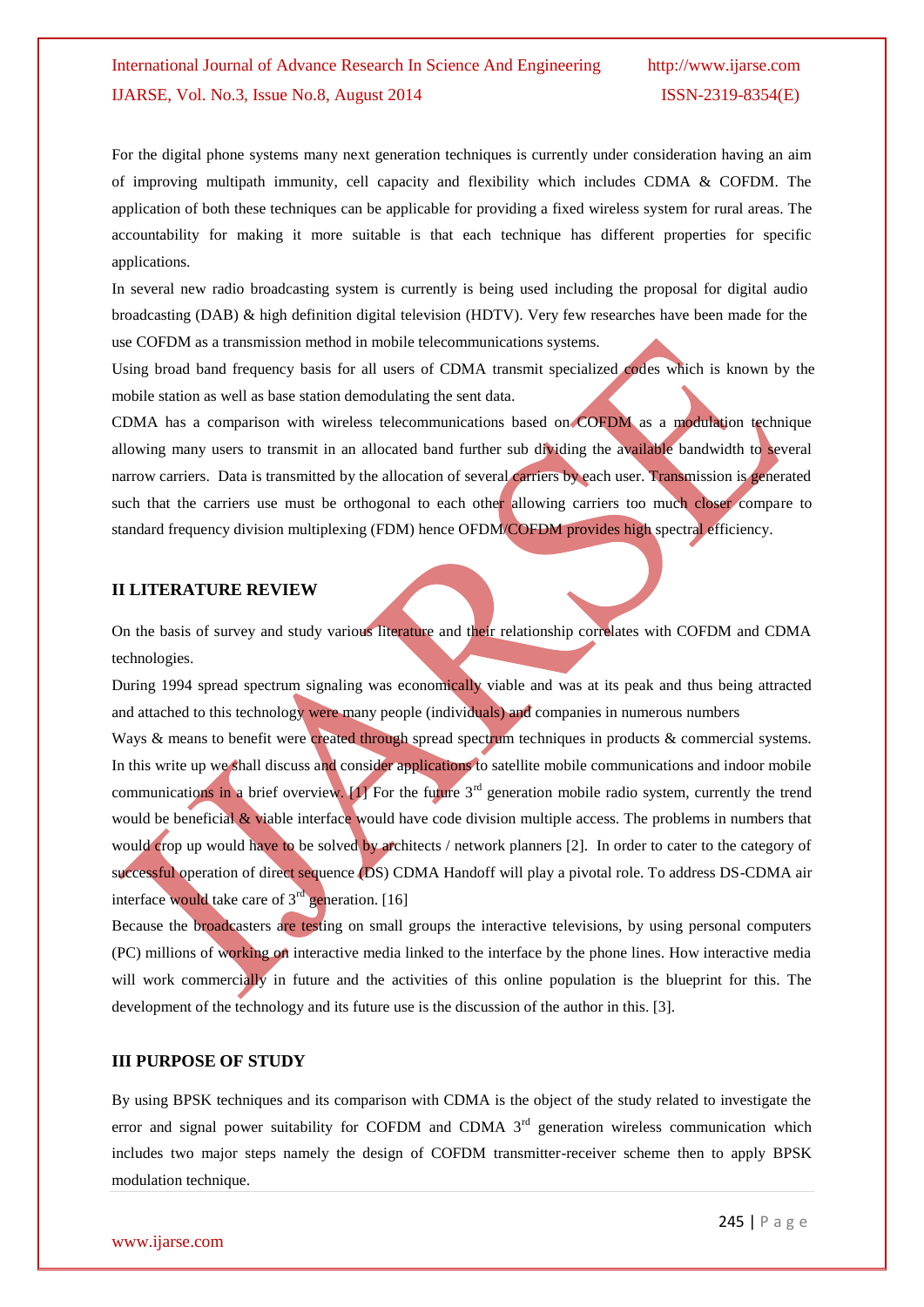In the field of communication engineering in order to visualize the suitability of a wireless standard for a communication system is the most critical selection.

Main sources of the errors are phase noise of the transmitter, problems related to frequency stability along with other problems of frequency offset errors between the transmitter and receiver and the main weak point was found that the COFDM was very sensitive to phase errors between the transmitter and receiver and frequency which was the review of literature.

#### **IV CDMA SIMULATION MODEL**

#### **4.1 Forward Link**

To separate the user's orthogonal Walsh codes was used as a forward link of CDMA system model. In order to spread the data which is to be transmitted every individual user is allocated of Walsh code randomly.

Through a radio channel model from all the users are combined together which allows for clipping of the signal & adding Gaussian noise to the signal & multipath interference.

By using the Walsh code after the received signal is de spread which was used by the transmitter to demodulate the signal and same was used by the receiver. This is sub sampled to the original date rate by using an integrator & dump filter along with a comparator to ascertain whether the data was 1 or a 0. To calculate the bit error rate (BER) the original data transmitted is compared to the received data.

After the signal level has been demodulated as well as filtered, working out of RMS amplitude is also done which is then compared with the amplitude expected of the signal on the transmitted data base which directly relates to the bit error rate and is the RMS amplitude error, a measurement of use.

The model for the simulation of CDMA forward link [13] is shown in figure below.



**Fig-1, Model used for CDMA forward link**

#### **4.2 Reverse Path**

The CDMA link was similar to that of forwards link and the reverse was the simulation, except by using the orthogonal Walsh codes. The use of orthogonal codes is extremely difficult since accurate synchronizing have enough difficulties in a reverse link from mobile to the base station. Due to this simply long pseudo random codes took the place of Walsh codes**.**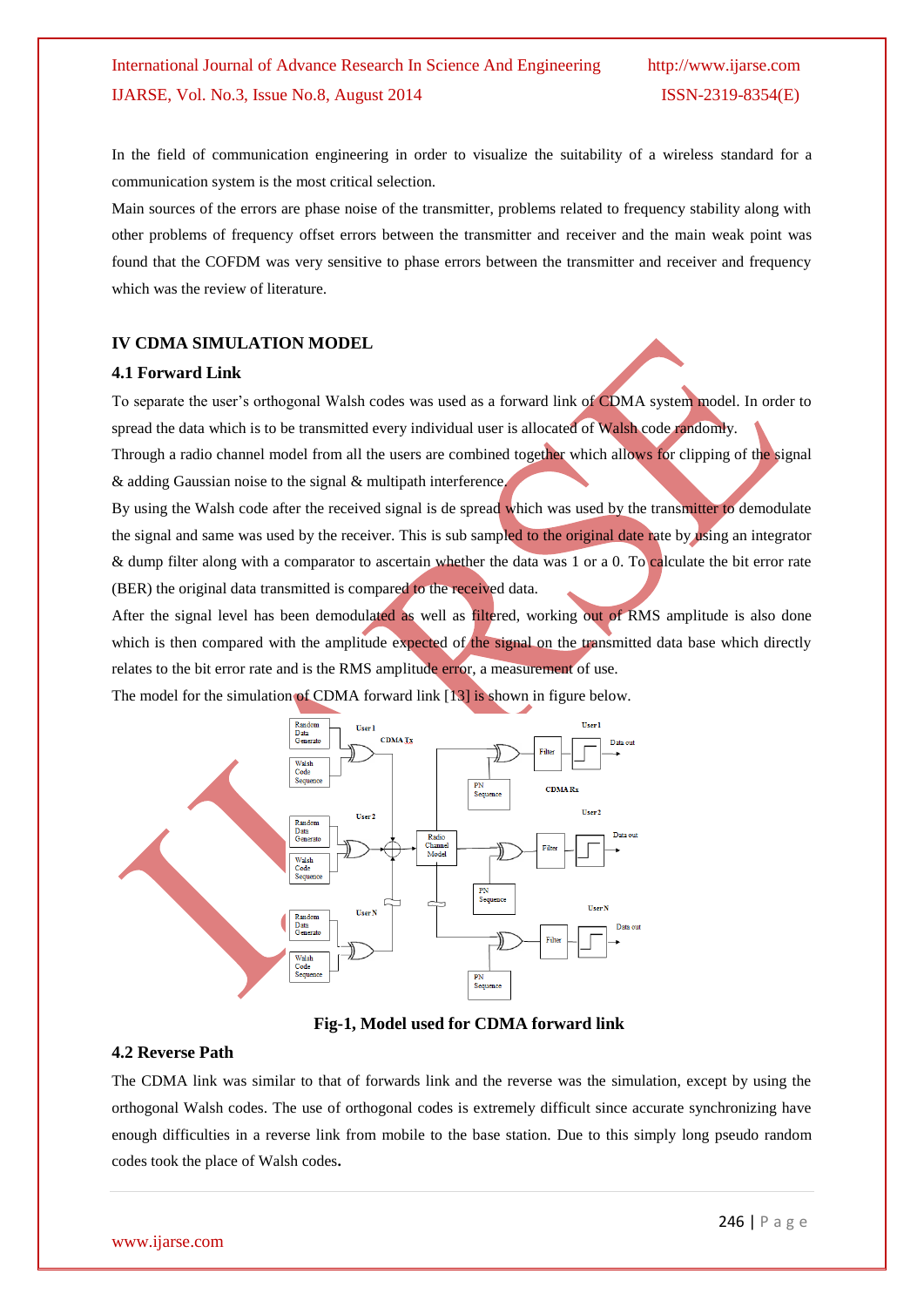#### **4.3 Parameter Value**

| Process gain (Antenna) | 64db             |
|------------------------|------------------|
| Total words            | $64*10$          |
| No of users            | $10 \& 30$       |
| <b>SNR</b>             | 300db (constant) |



**Fig-2, Simulation result of CDMA model for 10 user & 30 user respectively**

#### **4.3 BER verses the number of users in a cell**

Pseudo random noise codes (PN codes) has reverse link of the CDMA system from the base station to the mobile & they used non orthogonal codes leading to each user interfering with each other. Each user has its own unique pseudo random sequence code which result in the signal appearing as a noise to other users as signal transmitted by each user is uncorrelated with each other.

As the number of uses increases in same cell of the CDMA system, BER will increases. The result is for an isolated cell with no channel noise, with no multipath effect & with no interference effect from neighboring cells. From the above figure BER becomes extremely significant  $\&$  large if the no of users is greater than 8 which represent only 12.5 % of 64 users of the total user capacity. By using advance forward error correction, voice activity detection  $\&$  cell sectorization the maximum no of user can be increased.

From the above figure it is clear that the weak point in the CDMA system is in the reverse link limiting the cell capacity to 8-12 users approx.

# **V COFDM SIMULATION MODEL**

Using MATLAB modeled with a COFDM system for verification and testing various parameters of the system and the objective for doing the simulation was to evaluate under different channel conditions the performance of COFDM system as well as to allow testing of different COFDM configurations. In order to measure performance of COFDM system four main criteria were used, which provides tolerance to peak power clipping, channel noise, multipath delay spread and time synchronization errors.[6]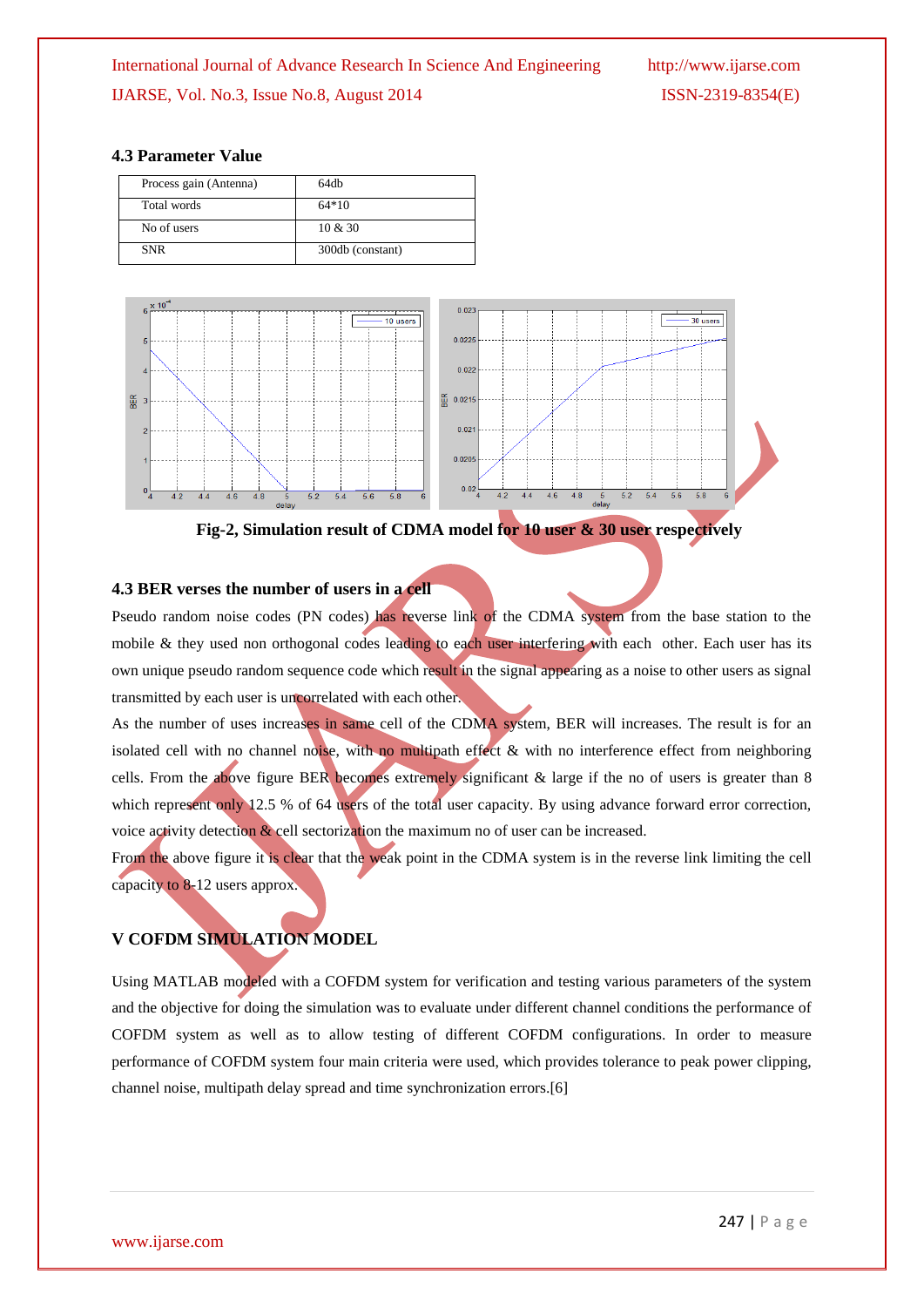#### **5.1 COFDM Model Used**

A brief description of the OFDM system model [12] using MATLAB can be understood by the below mentioned figure



**Fig. 3, COFDM system model used for simulation**

#### **5.2 Serial to Parallel Conversion**

When a parallel data is transmitted by assigning each data word into one carrier in the transmission the input serial data stream is converted into the word size which is required for the transmission. e. g. 2 bits per word for BPSK

#### **5.3 Modulation of Data**

The transmission on each carrier is encoded differentially with previous symbols and is mapped into a phase shift keying (PSK) format. At the beginning an extra symbol is added since differential encoding requires an initial phase reference. The data on each symbol is mapped into a phase angle which is a base of modulation method. e. g. The phase angles for the BPSK are 0 & 180 degrees. The use of phase shift keying (PSK) produces a constant amplitude signal and was selected for its simplicity and to reduce fading caused amplitude fluctuations problems.

#### **5.4 Inverse Fourier Transform**

An inverse Fourier transform is used to find out the corresponding time waveform and this is only after the spectrum requirement is worked out. To the guard period, start of each symbol is done.

#### **5.5 Guard Period**

Amplitude transmission time for half the guard period was zero & the other is a cyclic extension of the symbol to be transmitted and for this two section were made up for the guard period used. The symbol timing was allowed for easy envelope detection. Since accurate determination of the position of the sample, it was not required in any of the simulation. Baseband signal for COFDM transmission in which symbols were converted back after the guard was added to a serial time waveform conversion.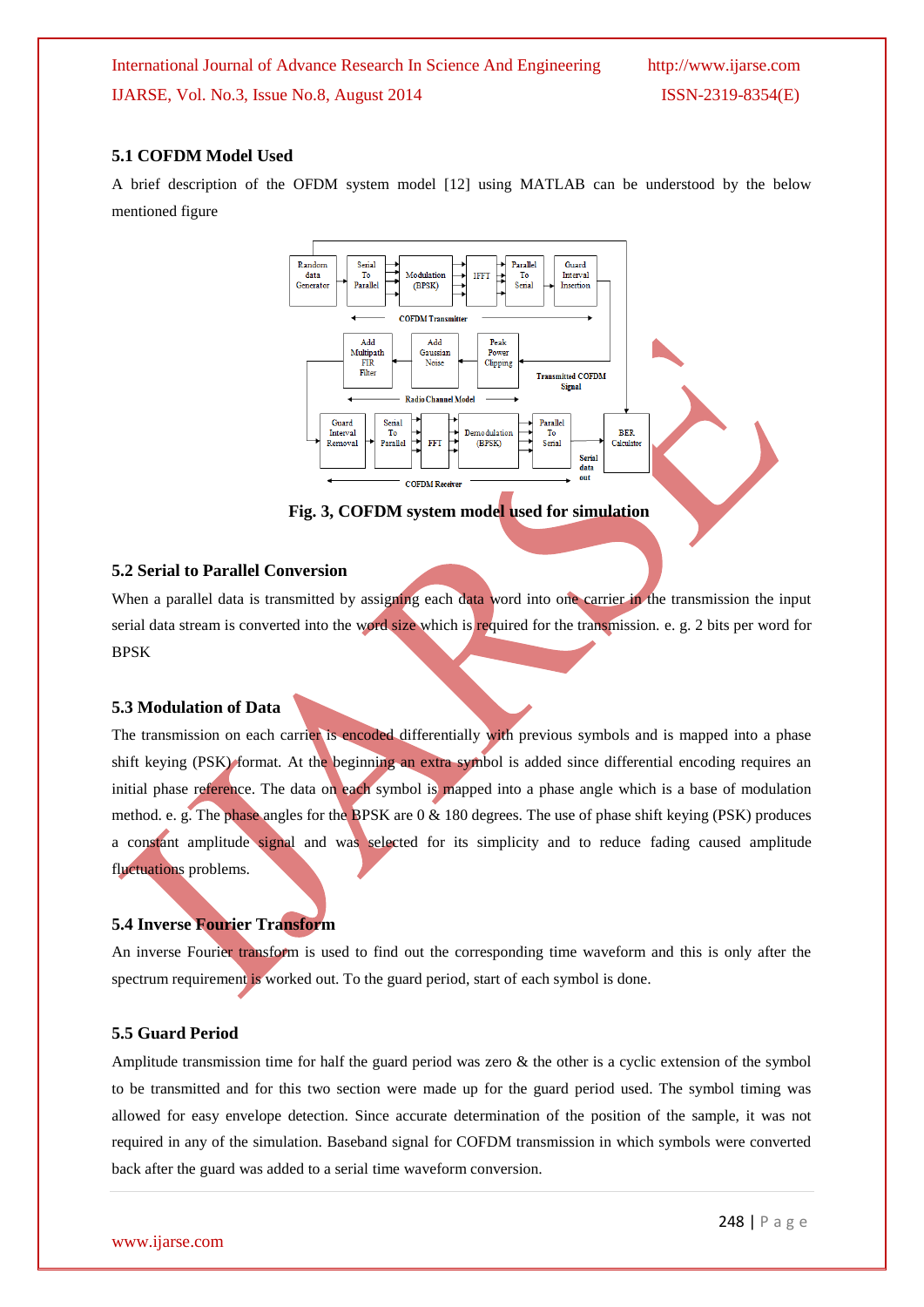#### **5.6 Channel**

A channel model is applied to the transmitted signal aligning the signal to noise ratio, multipath and the clipping to be controlled for its peak as well as adding of known amount of white noise to be transmitted signal to noise ratio is set. Delay spread is then added by using an FIR filter multipath delay spread by simulating. Maximum delay spread represents the length of FIR while the reflected signal magnitude correlates to the coefficient amplitude.

#### **5.7 Receiver**

The operation of receiver is the reverse operation of transmitter and the guard period is removed. The FFT of each symbol is taken for finding out the original transmitted spectrum. The phase angle of each transmission carrier is evaluated & converted back to the data word by the demodulation of received phase. The word size of the original data is then combined by using the data word of the same word size**.**

#### **5.8 Test Setup used**

The below mentioned data shows the setup which is used for most of the simulations performed for the OFDM signals. We are using here simulation model for a single user with a main objective that each user has 2 carriers since frequency selective fading otherwise would exist and several carriers would be lost and remaining carriers will allow the lost data to be recovered by using the forward error correction.

Greater the number of a carrier system used greater the frequency stability. For most of the generated simulations, signals generated were not measured and hence it was considered to be a normal frequency. A tradeoff between system robustness and system capacity was shown in this manner. The most durable method was that BPSK gave 1 bit /Hz spectral efficiency. By using DQPSK (2 bit/Hz) & D16PSK (4bits/Hz) the system capacity can be increased but at the cost of higher BER. On the entire simulation plot, modulation method used is shown as BPSK, since the differential coding of any OFDM transmission is an integral part.

| <b>OFDM</b> system parameters used for the simulation |                            |                                                 |
|-------------------------------------------------------|----------------------------|-------------------------------------------------|
|                                                       | Carrier Modulation<br>used | <b>BPSK</b>                                     |
|                                                       | <b>FFT</b> size            | 128                                             |
|                                                       | Number of carrier<br>used  | $\mathcal{D}$                                   |
|                                                       | Guard time                 | 32 Samples                                      |
|                                                       | Guard Period Type          | All zero signal as a<br>cyclic extension of the |
|                                                       |                            | symbol                                          |

## **OFDM system parameters used for the simulations**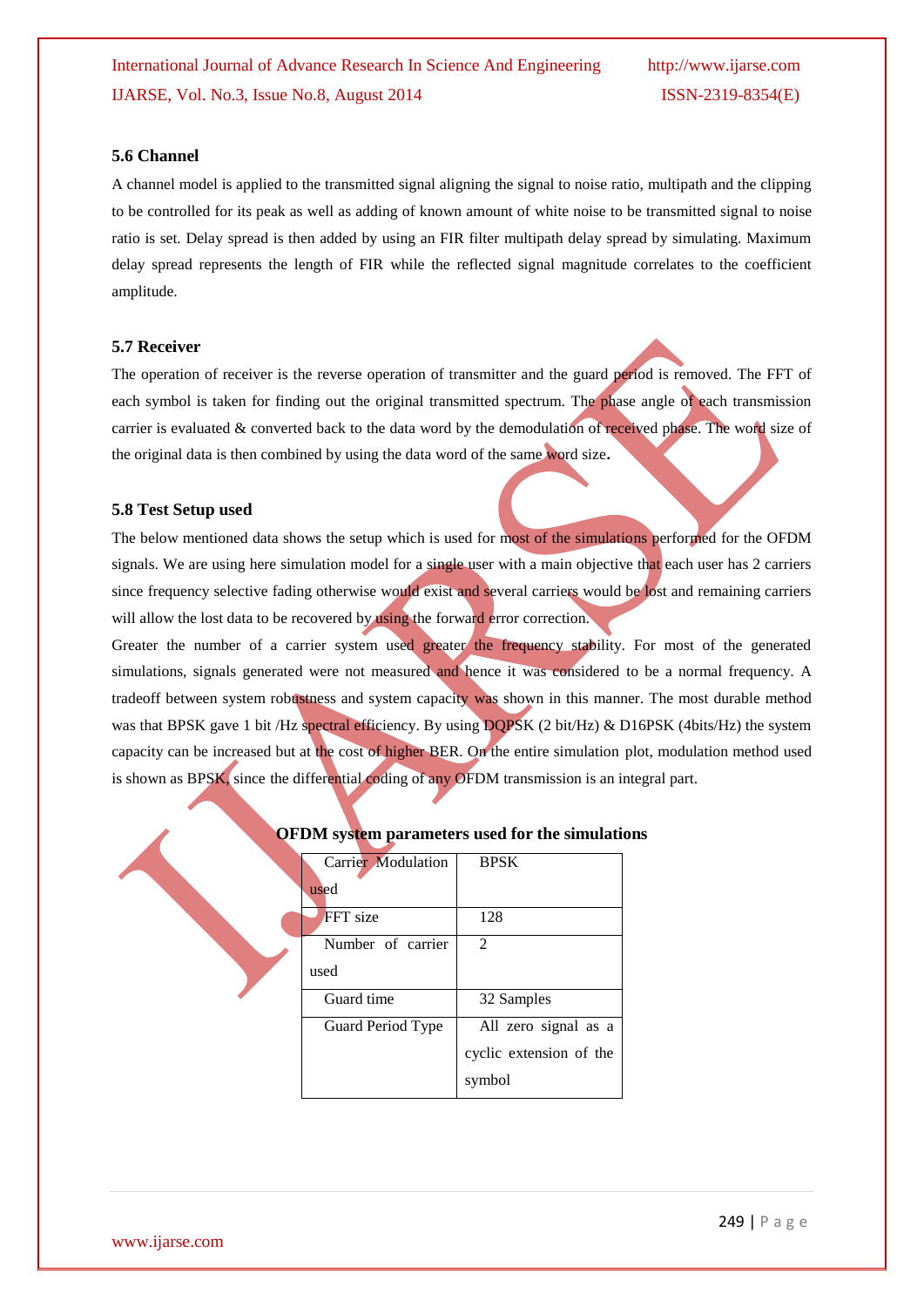International Journal of Advance Research In Science And Engineering http://www.ijarse.com IJARSE, Vol. No.3, Issue No.8, August 2014 ISSN-2319-8354(E)



**Fig 4, Simulation result of COFDM Model**

# **VI COMPARATIVE SIMULATION RESULT OF COFDM & CDMA APPROACH**

In this work, we have investigated the simulation of CDMA & COFDM approaches separately. We are using here COFDM with BPSK technique because COFDM is best suited with BPSK (Binary Phase Shift Keying) modulation technique providing less BER (Bit Error Rate) than other modulation techniques. Now for the comparison we have set our parameters for a single user in both the approaches. Here we pass a

data stream of digital bits padded with all the zeros & passes through an AWGN (Additive White Gaussian Noise) Channel.

The comparative simulation results that BER is less in case of COFDM than that of CDMA**.**



**Fig 5, Comparative simulation of CDMA & COFDM Approach**

www.ijarse.com

250 | P a g e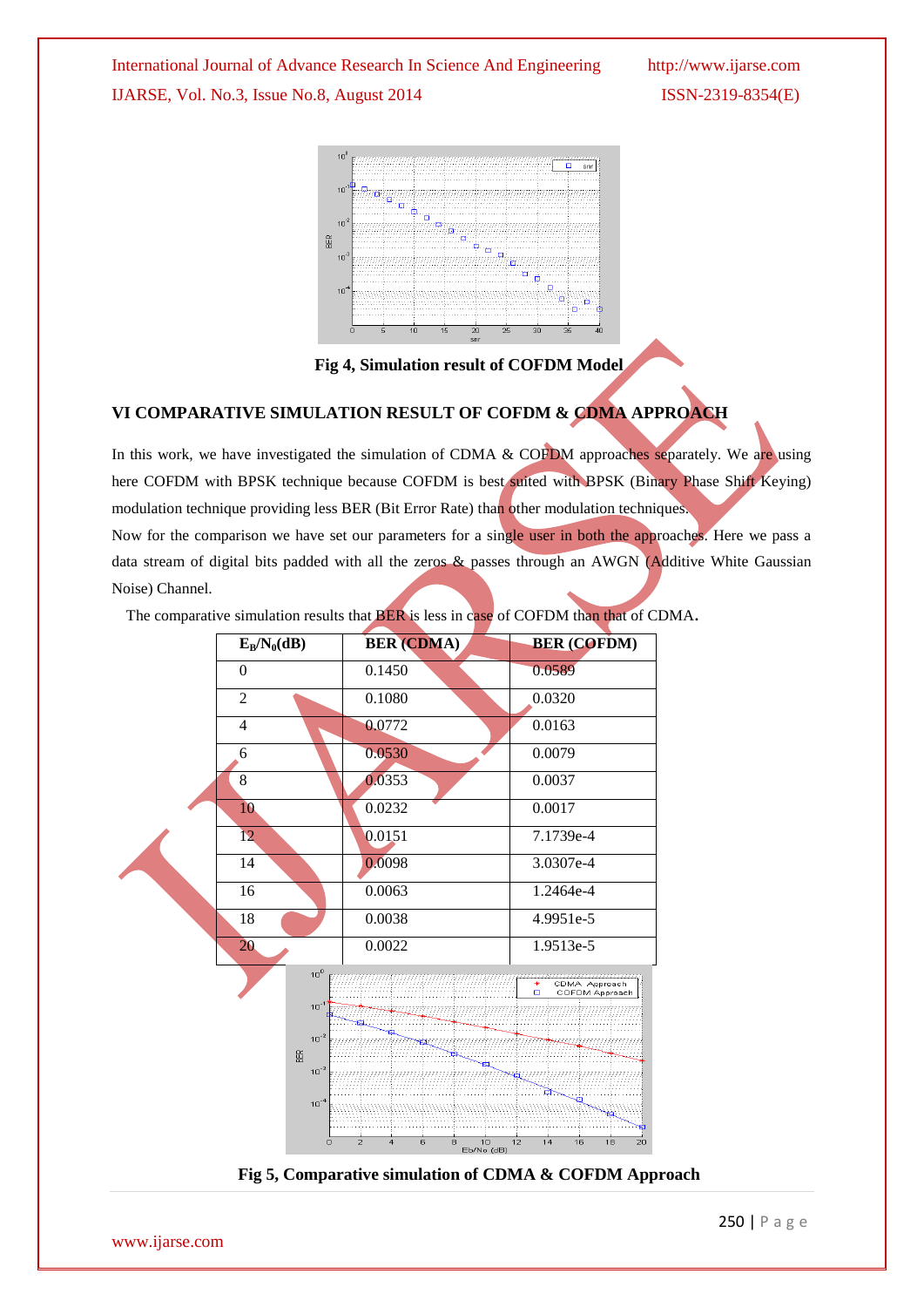#### **VII CONCLUSION**

In the present scenario, there is a demand of a suitable technique for high performance of wireless telecommunication and COFDM is emerging as the best modulation technique. COFDM tolerance to the multipath delay spread on which only four main performances have been tested which are the criteria for channel noise, peak power clipping as well as start time error. Some partly measured factors affecting the performance of COFDM have been done which includes the effect of the frequency stability errors & impulse noise effects.

As compared to CDMA, the performance of COFDM was better. For a single & multi cell environment with itout performing CDMA in many areas was better. In a single cell environment CDMA was found to allow 2 -10 times more user and 0.7-4 times more users in a multi cellular environment. The dependence on whether cell sectorization & voice activity detection being used was basically the difference in the user capacity between CDMA & COFDM.

Where a single frequency is used in all cells the CDMA performance was well up to the mark thus increasing the comparative performance against other system which would require a cellular pattern of frequencies in order to reduce the inter cellular interference.

While COFDM is used in a multi user environment an important major area which has not been investigated is a problem which may be counted and another problem which may be encountered is a requirement of the receiver in a large dynamic range which would enable to handle a large signal strength variation between users.

#### **REFERENCES**

- 1. D. Magill, "Spread-Spectrum Technology for Commercial Applications," *Proceedings of the IEEE*, 1994.
- 2. M. Beach, S. Swales, *Third Generation Wireless Networks Future Communication Systems course*., 1994.
- 3. R. Comerford, "Interactive Media: An Internet reality," *IEEE Spectrum*, 1996.
- 4. L. Geppert, "Semiconductor lithography for the next millennium," *IEEE Spectrum*, 1996.
- 5. J. Adam, S. Lowe T. Bell, "Wireless Communications," *IEEE press*, 1996.
- 6. T. S. Rappaport, "Wireless Communications Principles & Practice," *IEEE Press*, 1996.
- 7. J. Scourias, "Overview of the GSM Cellular System,"*http://ccnga.uwaterloo.ca/~jsouria/GSM/trio.html*, 1997.
- 8. Stanford University, "SPIFFEE, a low power FFT processing chip," *http://nova.stanford.edu/~bbass/spiffe.html*, 1997.
- 9. M. Back, W. K. Edwards, R. E. Grinter V. Bellotti, "Making Sense of Sensing Systems Five Questions for Designers and Researchers," *minneapolis, minnesota*, 2002.
- 10. N. BikasSinha and SouravChakraborty, "Performance Evaluation of Hybrid Multicarrier Access Schemes for Broadband Wireless Communication," *Research Journal of Applied Science, Engineering and Technology*, 2010.